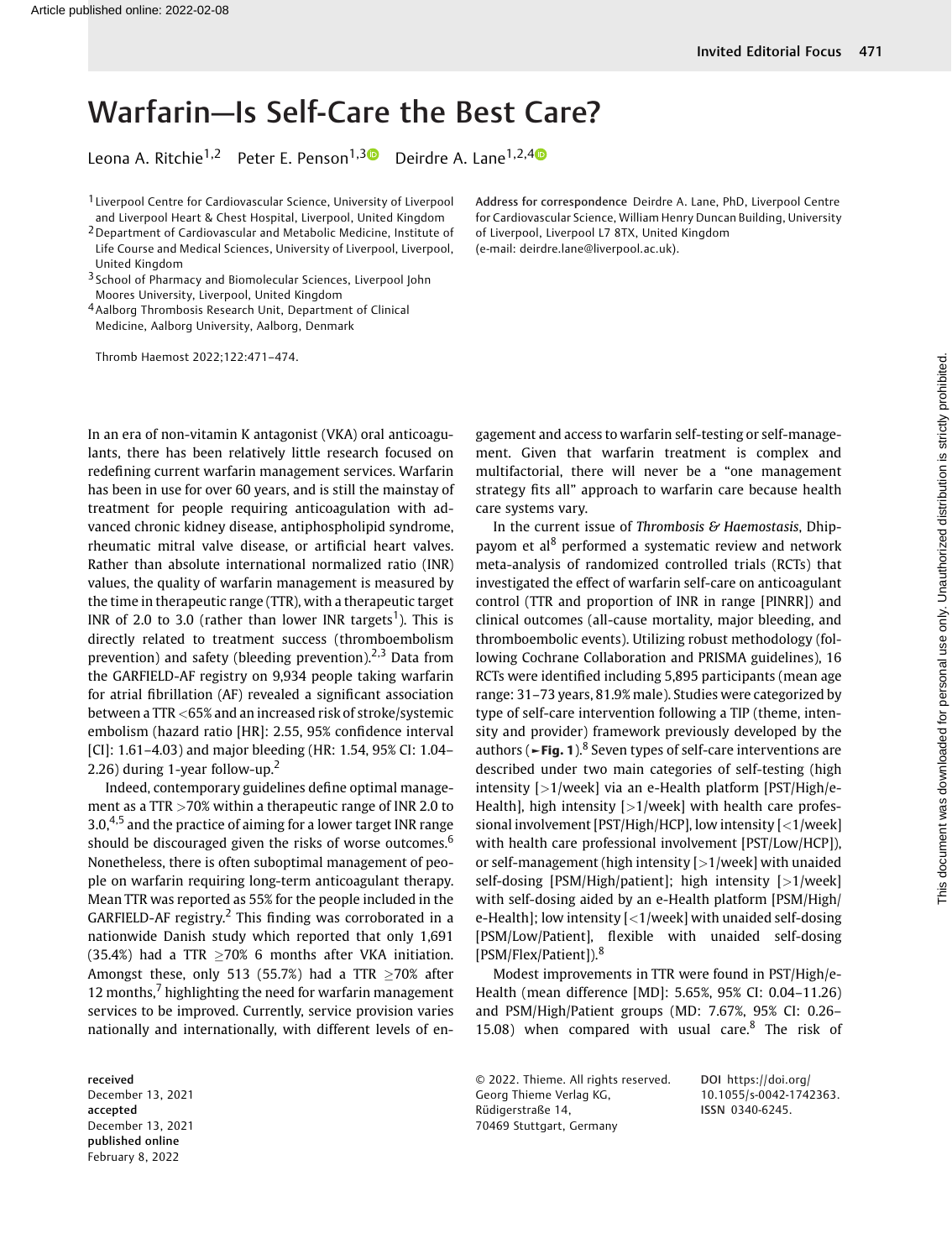

Fig. 1 Components of warfarin self-care strategies for studies to report on following the TIP (theme, intensity and provider) framework and relevant outcomes.

thromboembolic events was significantly lower with implementation of flexible self-management and unaided selfdosing (PSM/Flex/Patient) compared with high-intensity self-management with self-dosing aided by an e-Health platform (PSM/High/e-Health: relative risk [RR]: 0.39, 95% CI: 0.20–0.77) or usual care (RR: 0.38, 95% CI: 0.17–0.88).<sup>8</sup> However, this effect was nullified when a sensitivity analysis was performed to exclude a study that evaluated thromboembolic events in a high-risk subgroup (post-mechanical heart valve surgery). $8$  There was no significant difference amongst any of the self-care interventions for other outcomes including PINRR, all-cause mortality, or major bleeding events. Based on these findings, Dhippayom et al recommend high-intensity warfarin self-care to maintain TTR.<sup>8</sup>

The authors should be commended on providing a detailed synthesis of the latest RCT evidence on warfarin selfcare at a time when this is recommended to support remote patient management during the COVID-19 pandemic.<sup>9</sup> The use of a novel TIP framework to classify studies under seven types of self-care strategies highlights the complexity of these interventions, but this limited the number of direct comparisons for outcomes in meta-analyses. Furthermore, results for comparisons of clinical outcomes require cautious interpretation because of low statistical power.

Dhippayom et al<sup>8</sup> contextualize their findings with those of three previously published systematic reviews on warfarin self-care. Sharma et al<sup>10</sup> also found self-testing to be

associated with a modest increase in TTR when compared with usual care (weighted MD: 4.4%, 95% CI: 1.71–7.18) after pooling results from five studies of 3,522 people (1,728 selftesting, 1,794 usual care) with mixed indications for VKA. There were no improvements reported for self-management strategies.<sup>10</sup> A Cochrane review of 28 RCTs (8,950 participants) evaluated the effect of self-testing/self-management (compared with usual care) on the same clinical outcomes.<sup>11</sup> Pooled estimates showed a reduction in thromboembolic events with self-testing (RR: 0.69, 95% CI: 0.49–0.97) and self-management (RR: 0.47, 95% CI: 0.31–0.70), a reduction in all-cause mortality with self-management only (RR: 0.55, 95% CI: 0.36- 0.84), and no effect of either self-testing or selfmanagement on major bleeding.<sup>11</sup> Another meta-analysis reported a lower risk of mortality (odds ratio [OR]: 0.74, 95% CI: 0.63–0.87) and thromboembolism (OR: 0.58, 95% CI: 0.45–0.75) in people self-testing or self-managing when compared with usual care, with no difference in the risk of major bleeding or percentage of TTR.<sup>12</sup>

When studies report on TTR, it is important to assess the extent to which baseline characteristics of the study population may be responsible for changes observed. The SAMe- $TT_2R_2$ score may help to discriminate people who are likely to achieve a TTR >65% based on gender, medical history, smoking history, concomitant medications, race and age.<sup>13</sup> If a study population has favorable characteristics to suggest they will achieve an optimal TTR (SAMe-TT<sub>2</sub>R<sub>2</sub> score between 0 and 2), this may partially explain any observed improvements.<sup>13</sup>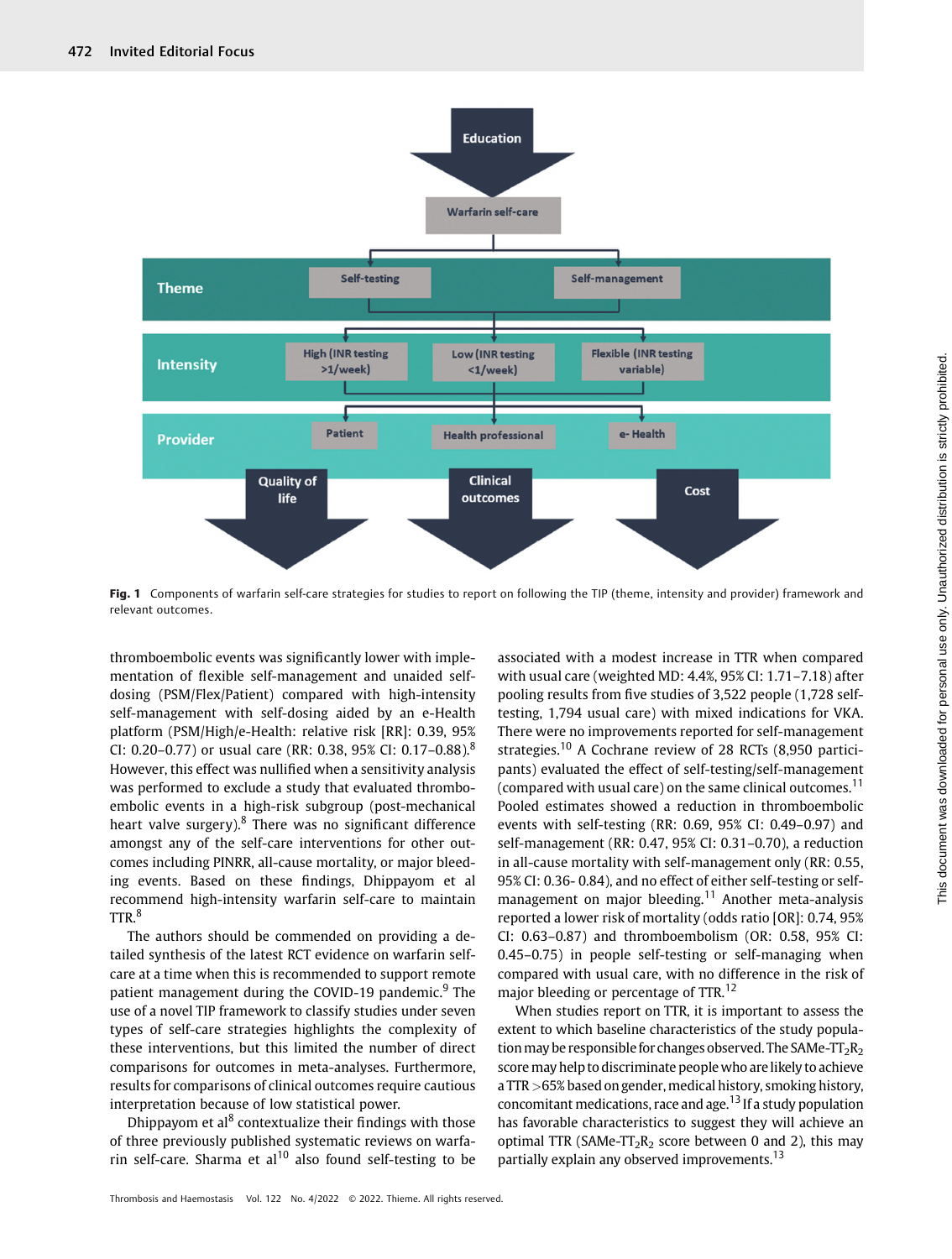The effect of self-care strategies on patient quality of life and health care expenditure should also be considered.<sup>14</sup> A study by Sølvik et al<sup>15</sup> reported that warfarin self-management improved patient's self-reported general management satisfaction and self-efficacy, as well as a reduction in daily hassles, psychological distress, and strained social network. However, the study suffered from high attrition rates; 2-year follow-up quality-of-life assessments were only completed by 61.1% of participants.<sup>15</sup> This attrition may reflect difficulty in managing and sustaining warfarin self-management, and raises the potential of study bias. Another study reported that health-related quality of life was independent of  $TTR$ ,  $^{16}$ highlighting the need for quality of life to be included as a separate outcome in warfarin self-care studies. One costeffectiveness study modeled VKA therapy self-testing/selfmanagement compared with usual care over 10 years.<sup>17</sup> Using pooled estimates of clinical effectiveness, the study concluded that both self-care strategies appeared cost-effective but further studies are needed to evaluate long-term clinical outcomes.<sup>17</sup> Irrespective of cost, warfarin self-care will not be suitable for everyone.

People who want to self-test or self-manage must receive appropriate training. It would be beneficial for training to encompass educational interventions for VKA therapy that have shown to improve TTR. Further research is needed to identify these interventions; a Cochrane review on the impact of education and behavioral interventions was unable to draw any firm conclusions about the effect of educational interventions on TTR in AF patients receiving VKA due to the small number of studies and diversity of interventions.<sup>18</sup> The results of one on-going prospective RCT investigating the effect of education on TTR, clinical outcomes and quality of life will add to the evidence base.<sup>19</sup>

In summary, access to warfarin self-care will vary according to the local health service provision. Currently, there are extensive criteria to meet before a person qualifies as suitable for self-testing or self-management, and self-testing devices often have to be funded by the patient. While research shows promise that these strategies can improve clinical outcomes and quality of life, there are concerns about cost-effectiveness. To identify a standardized self-care model, studies need to provide detailed descriptions of self-care strategies that cover education and training, frequency of INR testing and care providers, and report on clinical outcomes (TTR, all-cause mortality, thromboembolic and major bleeding events), quality of life, and cost-effectiveness.

## Conflict of Interest

L.A.R. has no conflicts of interest to declare. P.E.P owns four shares in AstraZeneca PLC and has received honoraria and/or travel reimbursement for events sponsored by AKCEA, Amgen, AMRYT, Link Medical, Napp, and Sanofi; D.A.L. has received investigator-initiated educational grants from Bristol-Myers Squibb (BMS) and Boehringer Ingelheim; speaker for Boehringer Ingelheim, Bayer, and BMS/Pfizer; and consultant for Boehringer Ingelheim, Bayer, BMS/Pfizer, and Daiichi-Sankyo.

- 1 Pandey AK, Xu K, Zhang L, et al. Lower versus standard INR targets in atrial fibrillation: a systematic review and meta-analysis of randomized controlled trials. Thromb Haemost 2020;120(03): 484–494
- 2 Haas S, Ten Cate H, Accetta G, et al; GARFIELD-AF Investigators. Quality of vitamin K antagonist control and 1-year outcomes in patients with atrial fibrillation: a global perspective from the GARFIELD-AF registry. PLoS One 2016;11(10):e0164076
- 3 Wan Y, Heneghan C, Perera R, et al. Anticoagulation control and prediction of adverse events in patients with atrial fibrillation: a systematic review. Circ Cardiovasc Qual Outcomes 2008;1(02): 84–91
- 4 Hindricks G, Potpara T, Dagres N, et al. 2020 ESC Guidelines for the diagnosis and management of atrial fibrillation developed in collaboration with the European Association for Cardio-Thoracic Surgery (EACTS): The Task Force for the diagnosis and management of atrial fibrillation of the European Society of Cardiology (ESC) Developed with the special contribution of the European Heart Rhythm Association (EHRA) of the ESC. Eur Heart J 2021;42 (05): 373–498
- 5 Chao TF, Joung B, Takahashi Y, et al. 2021 focused update consensus guidelines of the Asia Pacific Heart Rhythm Society on Stroke Prevention in Atrial Fibrillation: executive summary. Thromb Haemost 2022;122(1):20–47
- 6 Chao TF, Guo Y. Should we adopt a standard international normalized ratio range of 2.0 to 3.0 for Asian patients with atrial fibrillation? An appeal for evidence-based management, not eminence-based recommendations. Thromb Haemost 2020;120 (03):366–368
- 7 Bonde AN, Staerk L, Lee CJY, et al. Outcomes among patients with atrial fibrillation and appropriate anticoagulation control. J Am Coll Cardiol 2018;72(12):1357–1365
- 8 Dhippayom T, Boonpattharatthiti K, Thammathuros T, Dilokthornsakul P, Sakunrag I, Devine B. Clinical outcomes of different warfarin self-care strategies: a systematic reviews and network meta-analysis. Thromb Haemost 2022;122 (4):492–505
- 9 Kow CS, Sunter W, Bain A, Zaidi STR, Hasan SS. Management of outpatient warfarin therapy amid COVID-19 pandemic: a practical guide. Am J Cardiovasc Drugs 2020;20(04):301–309
- 10 Sharma P, Scotland G, Cruickshank M, et al. Is self-monitoring an effective option for people receiving long-term vitamin K antagonist therapy? A systematic review and economic evaluation. BMJ Open 2015;5(06):e007758
- Heneghan CJ, Garcia-Alamino JM, Spencer EA, et al. Self-monitoring and self-management of oral anticoagulation. Cochrane Database Syst Rev 2016;7(07):CD003839
- 12 Bloomfield HE, Krause A, Greer N, et al. Meta-analysis: effect of patient self-testing and self-management of long-term anticoagulation on major clinical outcomes. Ann Intern Med 2011;154 (07):472–482
- 13 Apostolakis S, Sullivan RM, Olshansky B, Lip GYH. Factors affecting quality of anticoagulation control among patients with atrial fibrillation on warfarin: the SAMe- $TT_2R_2$  score. Chest 2013;144 (05):1555–1563
- 14 Ritchie LA, Penson PE, Lane DA. Warfarin therapy and improved anticoagulation control by patient self-management. Thromb Haemost 2019;119(10):1550–1552
- 15 Sølvik UØ, Løkkebø E, Kristoffersen AH, Brodin E, Averina M, Sandberg S. Quality of warfarin therapy and quality of life are improved by self-management for two years. Thromb Haemost 2019;119(10):1632–1641
- 16 Ng D-L-C, Malik NMBA, Chai C-S, et al. Time in therapeutic range, quality of life and treatment satisfaction of patients on long-term warfarin for non-valvular atrial fibrillation: a cross-sectional study. Health Qual Life Outcomes 2020;18(01):347